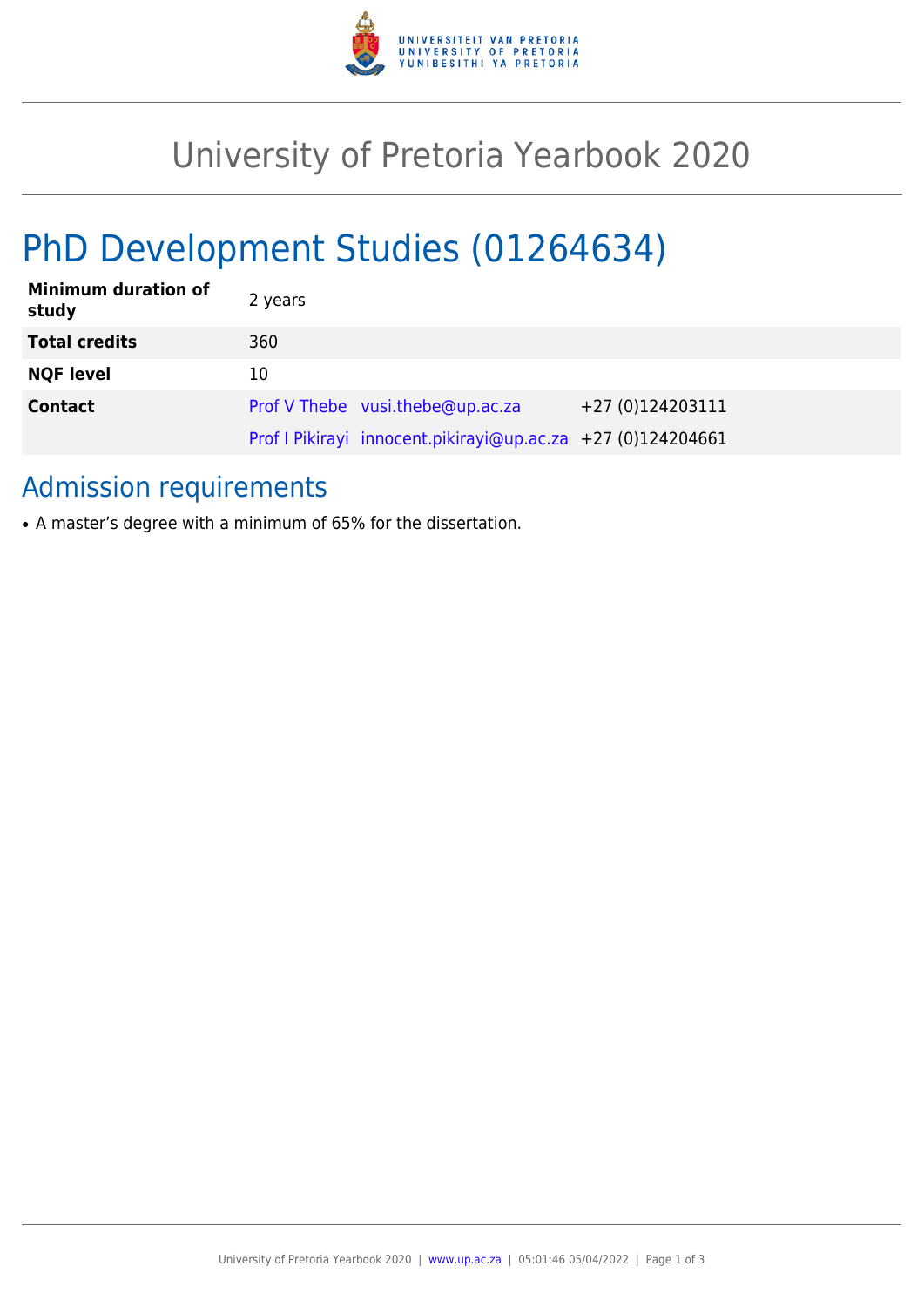

## Curriculum: Year 1

**Minimum credits: 360**

#### **Core modules**

#### **Thesis: Development Studies 951 (GSO 951)**

| <b>Module credits</b>         | 360.00                         |
|-------------------------------|--------------------------------|
| <b>Prerequisites</b>          | No prerequisites.              |
| Language of tuition           | Module is presented in English |
| <b>Department</b>             | Anthropology and Archaeology   |
| <b>Period of presentation</b> | Year                           |